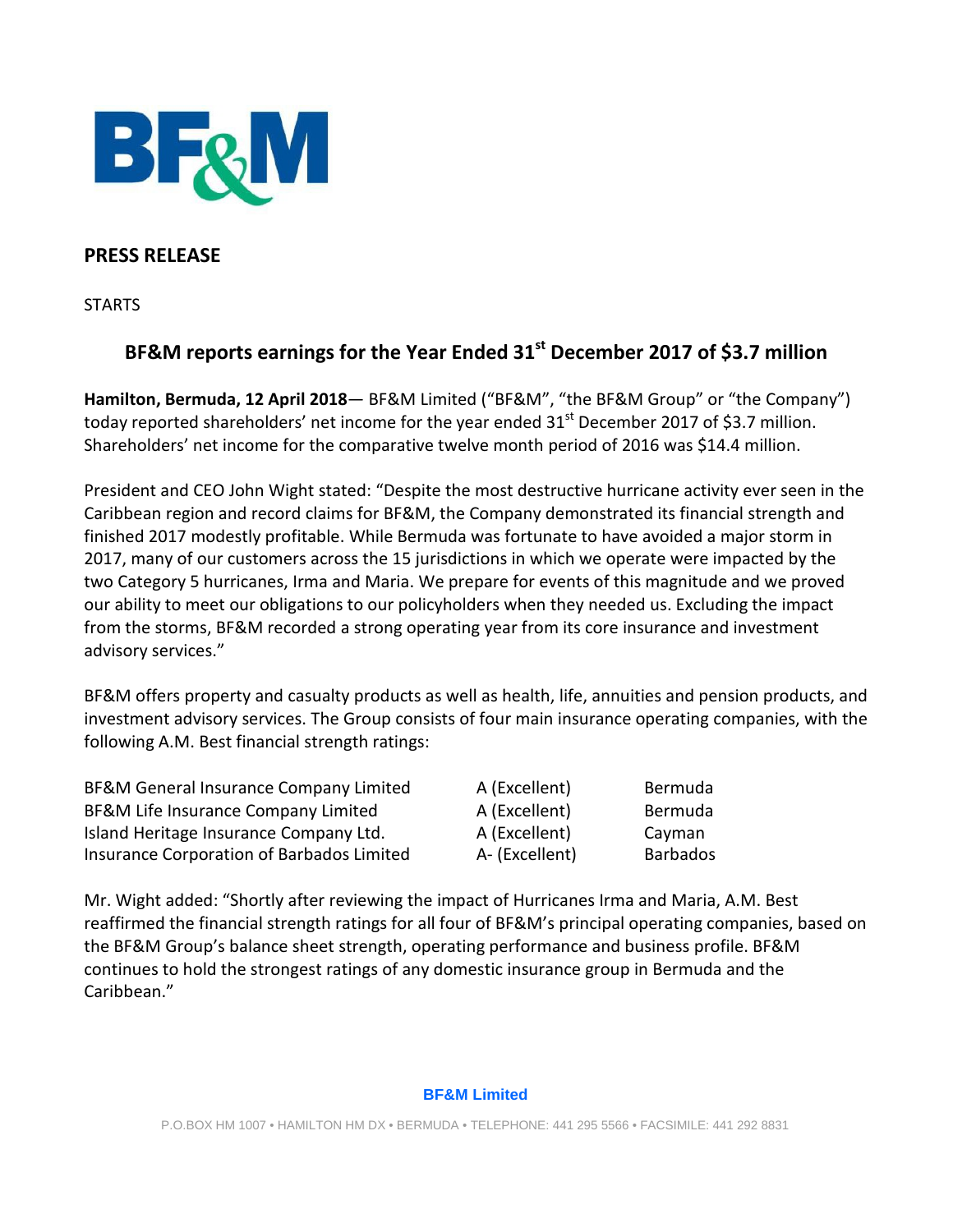Equity attributable to shareholders at  $31<sup>st</sup>$  December 2017 was \$261.1 million. General fund assets totaled \$1.8 billion of which \$205.1 million was held in cash and cash equivalents.

Gross premiums written for the period were \$329.7 million, reflecting a decrease of 5% from the corresponding 2016 period as a result of a reduction in premiums on certain commercial properties. The reduction had little to no impact on the Company's bottom line.

Investment income for the year reflected a \$10.6 million increase (2016 - \$0.7 million decrease) in the fair value of investments for the period. As a result of the Company's disciplined asset liability matching policy which looks to limit volatility of reported earnings as a result of interest rate swings the Company reported a small \$0.9 million net loss on the difference between the fair value of investments which support certain liabilities and reported reserves.

While the core business operations performed well, the Company did however incur losses and set up impairments as a result of revaluing or disposing of commercial and residential properties that reduced in value in 2017.

Commission and other income increased from the prior year by 15% to \$47.1 million. 2016 hurricanes continued to negatively impact commission income in the current year, but the impact was offset by additional reinsurance coverage and higher levels of proportional reinsurance ceded due to changes in our reinsurance programme and profit share reported on non property business.

Short term claims and adjustment expenses increased 11% to \$34.5 million due to the 2017 catastrophe losses. Life and health policy benefits decreased by 4% to \$113.5 million. "Life and health policy benefits" includes changes in life insurance reserves which increased significantly in 2016 compared with a much smaller increase in 2017 in the same period. These reserve movements were primarily driven by differences in market interest rates over the respective periods.

Operating expenses increased 3% to \$66.0 million for the year.

#### **BF&M Limited**